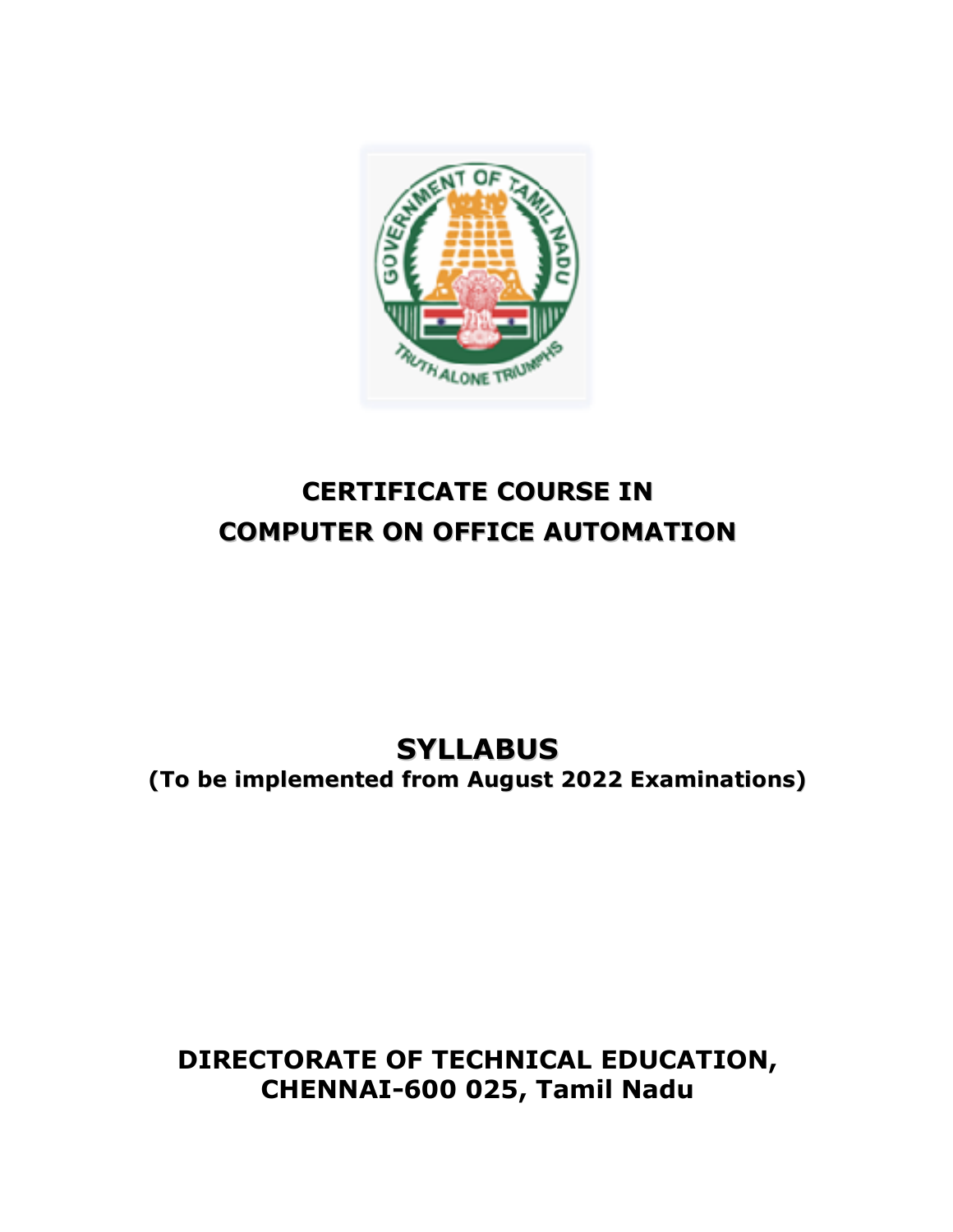**CERTIFICATE COURSE IN COMPUTER ON OFFICE AUTOMATION SYLLABUS**

- **UNIT 1: BASICS OF COMPUTER**
- **UNIT 2: OPERATING SYSTEMS MS-WINDOWS & LINUX**
- **UNIT 3: OFFICE APPLICATIONS – I MS OFFICE: MS-WORD & OPEN OFFICE: WRITER**
- **UNIT 4: OFFICE APPLICATIONS - II MS OFFICE: MS-EXCEL & OPEN OFFICE: CALC & MATH**
- **UNIT 5: OFFICE APPLICATIONS - III MS OFFICE: MS-ACCESS OPEN OFFICE: BASE**
- **UNIT 6: OFFICE APPLICATIONS - IV MS OFFICE: MS-POWER POINT & OPEN OFFICE: IMPRESS**
- **UNIT 7: INTERNET & INTRODUCTION TO VARIOUS DEVICES AND TOOLS**

## **Note:**

- 1. A candidate has to complete a minimum of 120 hrs. oftraining.
- 2. WIDOWS 10, EduBOSS 4.1 MS-OFFICE 2010 and OpenOffice\_4.1.12 to be followed forTheory and Practical Examinations.
- 3. The approximate weightage for Theory and Practical Examinations as follows. MS WINDOWS and MS OFFICE - 70% LINUX and OPEN OFFICE - 30%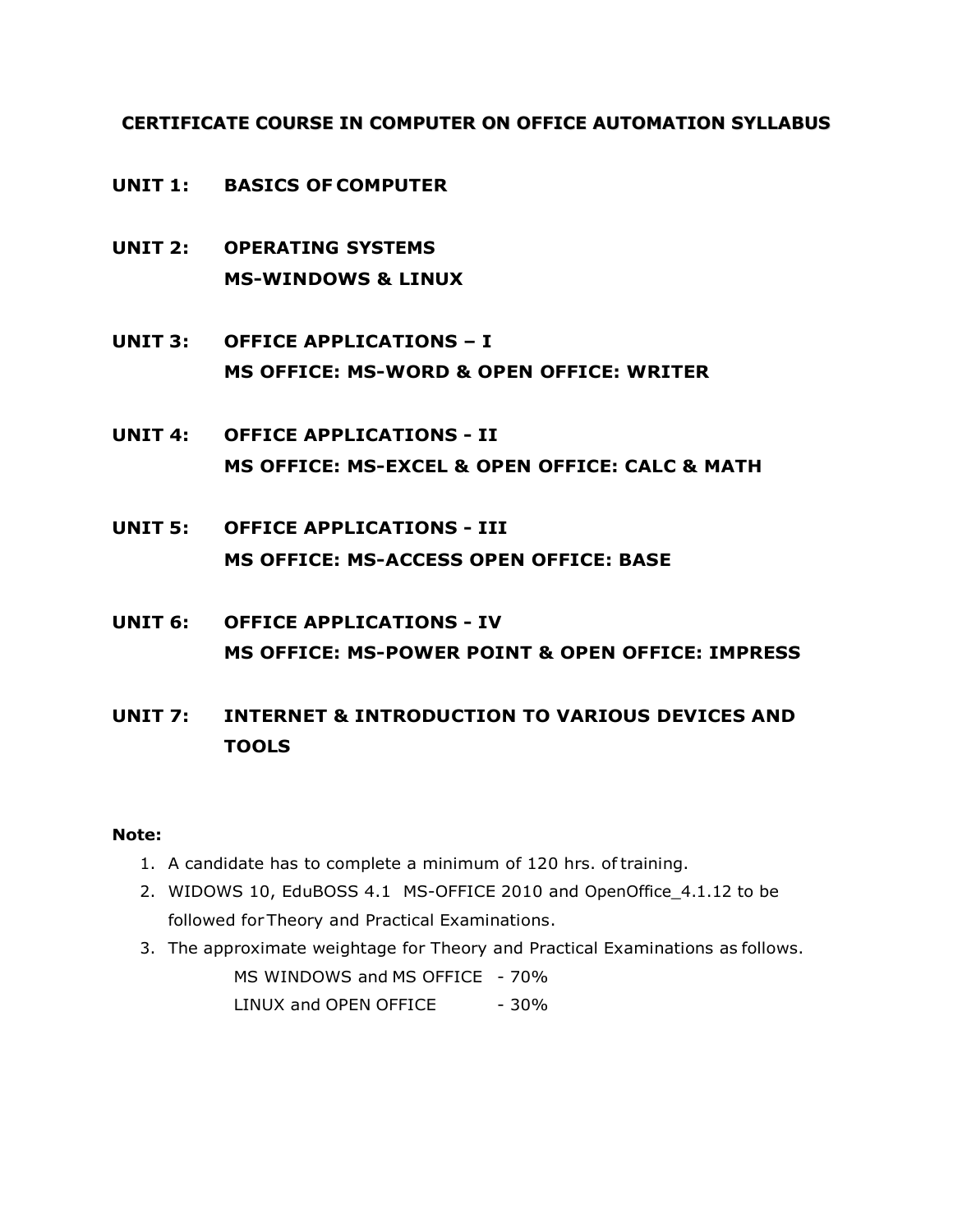### **DETAILED SYLLABUS – THEORY**

#### **UNIT 1: BASICS OF COMPUTER**

**Introduction to Computer:** Definition - History & Generation of Computer (From First to  $5<sup>th</sup>$  - Applications of Computer – Advantages of Computer – Terms related to Computer - Characteristics of Computer: Speed, Storage, Versatility and Diligence – Hardware & Software. Block Diagram and Working Principle of Computer - Types of Computer: On the Basis of Working - Analog, Digital & Hybrid, On the Basis of Size - Main frame, Mini Computer, Super Computer, Work station, Micro Computer, Desktop Computer, Laptop Computer, Palmtop Computer; On the basis of Processor – XT, AT & Pentium(i3, i5, i7); **Memory:** Units, Representation, Types - Primary memory: RAM, ROM, PROM, EPROM, EEPROM, DDR Secondary memory: Hard disk, SSD, CD, DVD, Blue ray Disc, Pen Drive Magnetic tape & Zip disk ;– **CPU:** Components of CPU - Mother board, Hard disk, SSD, RAM, ROM, Processor, SMPS & Connecting wire - Graphics Card, Sound Card, Network Card – Modem; **Input, Output devices**: Keyboard, Mouse, Scanner, Digital Camera, Joystick, Graphic Tablet, Monitor, Printer, Plotter – Connecting port – Serial, parallel port – USB port – Installation of scanner and printer - connecting monitor, mouse, keyboard to system unit

#### **UNIT 2 OPERATING SYSTEMS**

#### **Windows:**

**Definition of Operating System** - Functions of OS - Types of OS: Single user, Multi-User, multi-task, RTOS, Single-user, Multi-tasking

**System Administration:** Installing Windows– Booting the system – Maintaining user accounts – File systems and special files – Backups and restoration.

**Windows Desk top** - **GUI:** Definition, Standards, Cursors/Pointers, Icons, GUI Menus, GUI-Share Data – **Desktop icons and their functions:** My computer, My documents, Network neighbourhood, Recycle Bin, Quick launch tool bar, System tray, Start menu, Task bar – **Dialog Boxes**: List Box, Spin Control Box, Slide, Drop-down list, Radio button, Check box, Text box, **Task Bar -** System Tray - Quick launch tool bar - Start button **- Parts of Windows** -Title bar-Menu bar - Scroll bar- Status bar, Maximize, Minimize, close and Resize & Moving a Window – **Windows** - Start Menu –Help Menu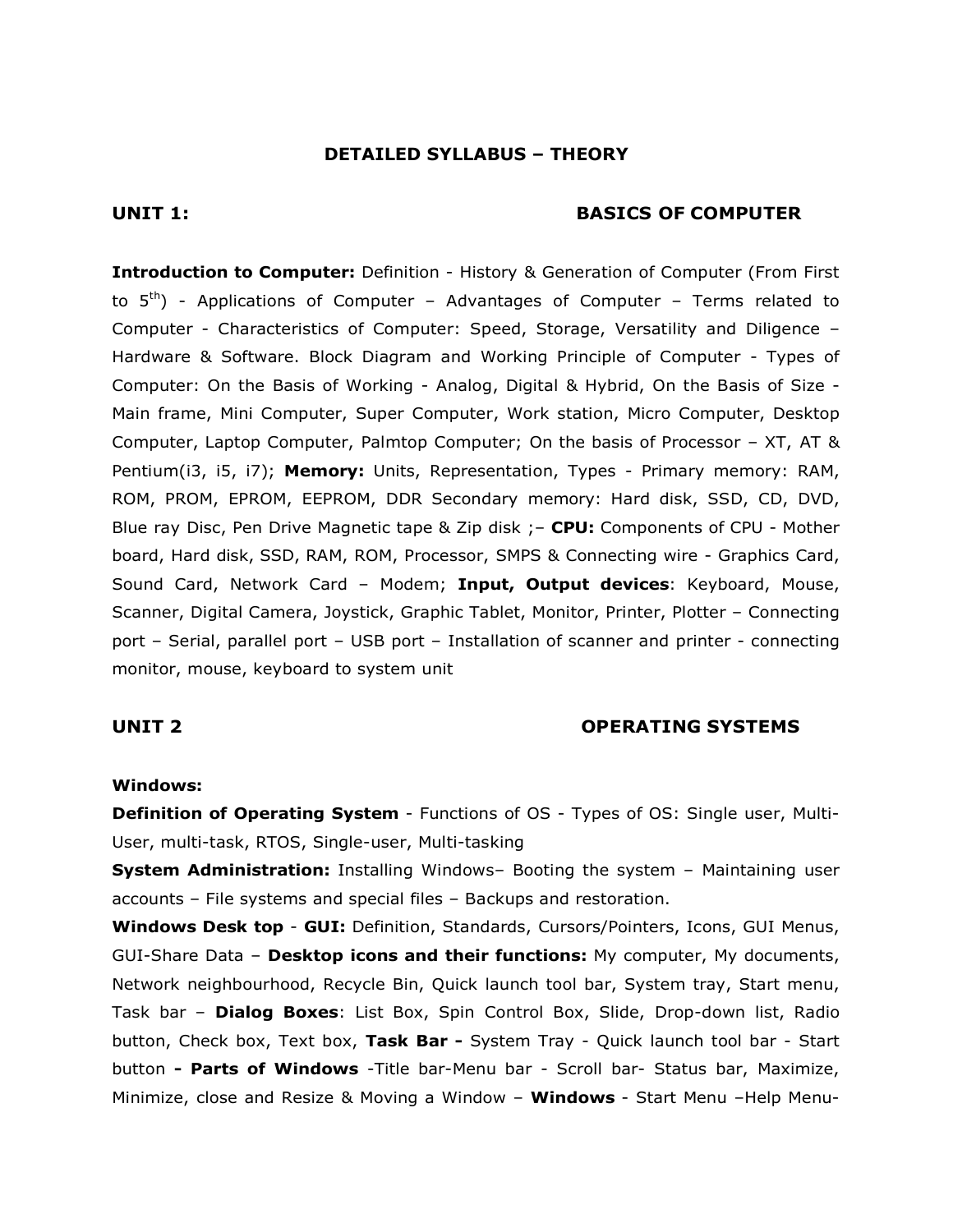Preview Menu; **Logoff & Shutdown – Keyboard Accelerators**: Key board short keys or hotkeys **– Working with Notepad & WordPad**: Opening & Saving files, Formatting, Printing, Inserting objects, Finding & replacing text, Creating & Editing Images with Microsoft paint, using the Calculator – Personalising Windows.

#### **Linux:**

**Linux Programming & Administration:** Introduction to Linux – Features of Linux – Components of Linux – Linux process and Thread Management – File Management System; **Linux Commands and Utilities** – cat, tail, cmp, diff, wc, sort, mkdir, cd, rmdir, pwd, cp, more, passwd, who, whoami, mv, chmod, kill, write, wall, merge, mail, news

#### **UNIT 3 OFFICE APPLICATIONS - I**

#### **Introduction to MS Office** - **MS Word and Open Office – Writer:**

**MS Word - Working with Documents** -Opening & Saving files, Editing text documents, Inserting, Deleting, Cut, Copy, Paste, Undo, Redo, Find, Search, Replace, Formatting page & setting Margins, Converting files to different formats, Importing & Exporting documents, Sending files to others, Using Tool bars, Ruler, Using Icons, using help, **Formatting Documents** - Setting Font styles, Font selection- style, size, colour etc, Type face - Bold, Italic, Underline, Case settings, Highlighting, Special symbols, Setting Paragraph style, Alignments, Indents, Line Space, Margins, Bullets & Numbering. **Setting Page style -** Formatting Page, Page tab, Margins, Layout settings, Paper tray, Border & Shading, Columns, Header & footer, Setting Footnotes & end notes – Shortcut Keys; Inserting manual page break, Column break and line break, Creating sections & frames, Anchoring & Wrapping, Setting Document styles, Table of Contents, Index, Page Numbering, date & Time, Author etc., Creating Master Documents, Web page. **Creating Tables**- Table settings, Borders, Alignments, Insertion, deletion, Merging, Splitting, Sorting, and Formula, **Drawing -** Inserting ClipArts, Pictures/Files etc., **Tools –** Word Completion, Spell Checks, Mail merge, Templates, Creating contents for books, Creating Letter/Faxes, Creating Web pages, Using Wizards, Tracking Changes, Security, Digital Signature. **Printing Documents –** Shortcut keys.

**OPEN OFFICE – WRITER Introduction to Open Office Suite -** Selecting the application package, Working with Documents- Formatting Documents - Setting Page style- Creating Tables - Drawing**-** Tools - Printing Documents - Operating with MS Word documents.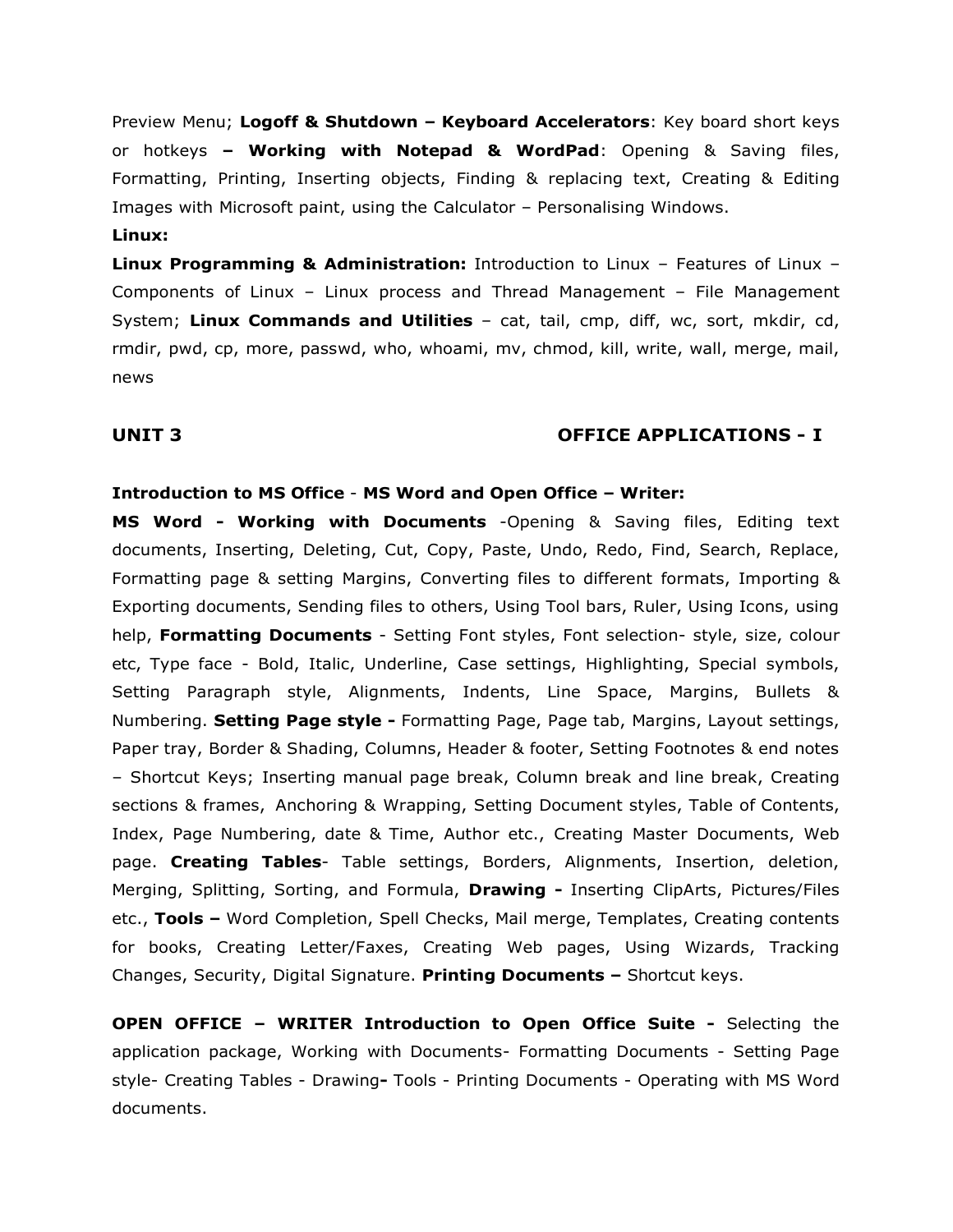#### **UNIT 4 OFFICE APPLICATIONS - II**

#### **Introduction to MS Office – MS Excel and Open Office – Calc:**

**MS Excel:** Spread Sheet & its Applications, Opening Spreadsheet, Menus - main menu, Formula Editing, Formatting, Toolbars, Using Icons, Using help, Shortcuts, Spreadsheet types. Working with Spreadsheets- opening, Saving files, setting Margins, Converting files to different formats (importing, exporting, sending files to others), Spread sheet addressing - Rows, Columns & Cells, Referring Cells & Selecting Cells – Shortcut Keys. **Entering & Deleting Data-** Entering data, Cut, Copy, Paste, Undo, Redo, Filling Continuous rows, columns, Highlighting values, Find, Search & replace, Inserting Data, Insert Cells, Column, rows & sheets, Symbols, Data from external files, Frames, Clipart, Pictures, Files etc, Inserting Functions, Manual breaks, **Setting Formula -** finding total in a column or row, Mathematical operations (Addition, Subtraction, Multiplication, Division, Exponentiation), Using other Formulae. **Formatting Spreadsheets-** Labelling columns & rows, Formatting- Cell, row, column & Sheet, Category - Alignment, Font, Border & Shading, Hiding/ Locking Cells, Anchoring objects, Formatting layout for Graphics, Clipart etc., Worksheet Row & Column Headers, Sheet Name, Row height & Column width, Visibility - Row, Column, Sheet, Security, Sheet Formatting & style, Sheet background, Colour etc, Borders & Shading – Shortcut keys. **Working with sheets** – Sorting, Filtering, Validation, Consolidation, and Subtotal**. Creating Charts -** Drawing. **Printing. Using Tools –** Error checking, Spell Checks, Formula Auditing, Creating & Using Templates, Pivot Tables, Tracking Changes, Security, Customization.

**OpenOffice-Calc** - **Introduction –** Introduction to Spreadsheets, Overview of a Worksheet, Creating Worksheet & Workbooks, Organizing files, Managing files & workbooks, Functions & Formulas, Working with Multiple sheets, Creating Charts & Printing Charts – Operating with MS Excel documents, which are already created and saved in MS Excel.

#### **UNIT 5 OFFICE APPLICATIONS - III**

#### **Introduction to MS Office-MS Access and Open Office-Base:**

**MS Access:** Introduction, Planning a Database, Starting Access, Access Screen, Creating a New Database, Creating Tables, Working with Forms, Creating queries, Finding Information in Databases, Creating Reports, Types of Reports, Printing & Print Preview – Importing data from other databases viz**.** MS Excel etc.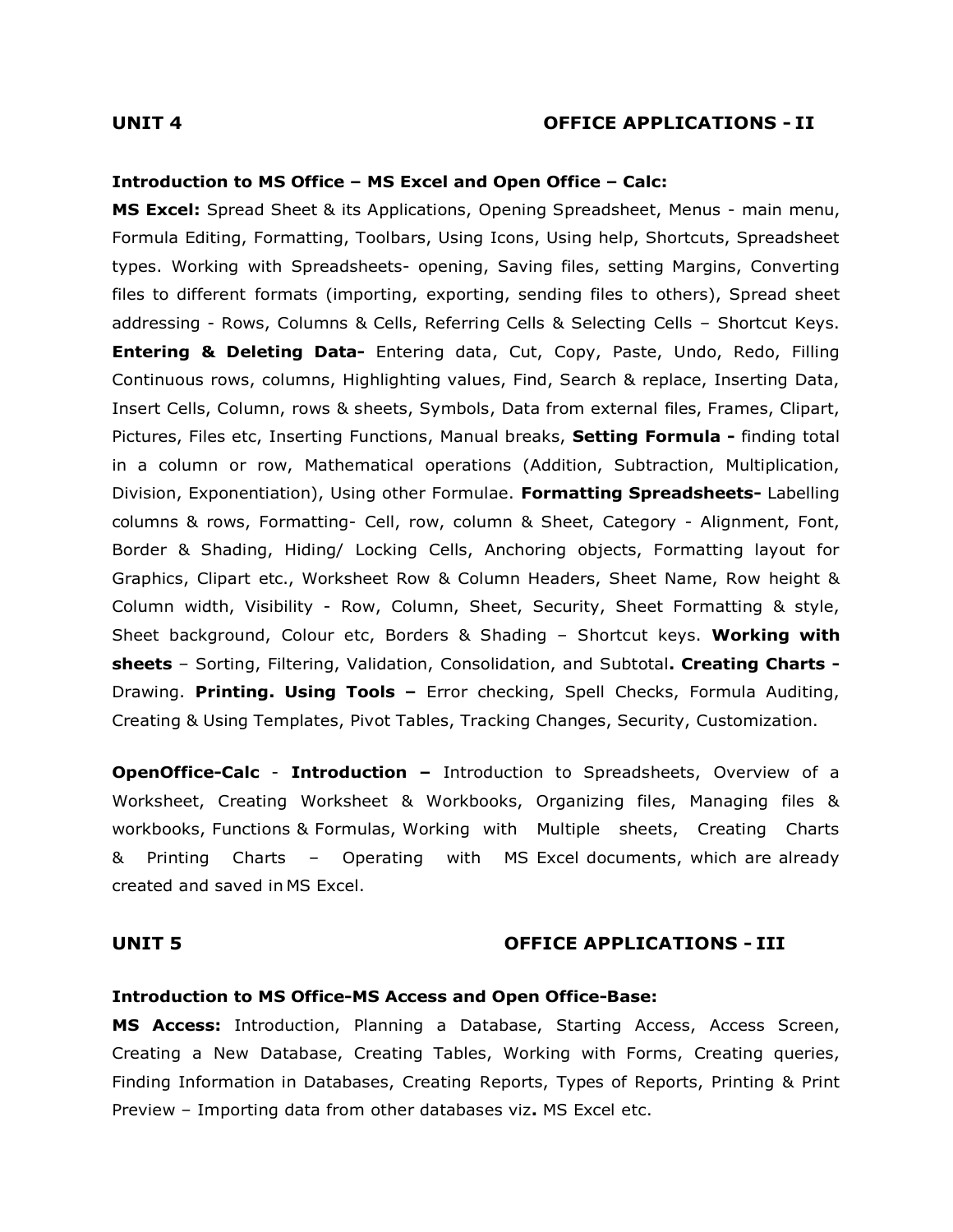**OpenOffice-Base – Introduction-** Database Concepts – Creating a New Database, Creating Tables, Working with Forms, Creating queries, Finding Information in Databases, Creating Reports, Types of Reports, Printing and Printing preview – Operating with other databases i.e. MS Access etc.

### **UNIT 6 OFFICE APPLICATIONS – IV**

#### **Introduction to MS Office-MS Power Point and Open Office-Impress:**

**MS Power point:** Introduction to presentation – Opening new presentation, Different presentation templates, Setting backgrounds, Selecting presentation layouts. **Creating a presentation** - Setting Presentation style, Adding text to the Presentation. **Formatting a Presentation** - Adding style, Colour, gradient fills, Arranging objects, Adding Header & Footer, Slide Background, Slide layout. Adding Graphics to the Presentation- Inserting pictures, movies, tables etc into presentation, Drawing Pictures using Draw. **Adding Effects to the Presentation-** Setting Animation & transition effect**. Printing Handouts,** Generating Standalone Presentation viewer.

**OpenOffice-Impress** - **Introduction –** Creating Presentation, Saving Presentation Files, Master Templates & Re-usability, Slide Transition, Making Presentation CDs, Printing Handouts – Operating with MS Power Point files / slides.

# **UNIT 7 INTERNET & INTRODUCTION TO VARIOUS DEVICES AND TOOLS**

**Computer Networks:** Data Communications –Types of Computer Networks – Local Area Networks & Wide Area Networks.

**Internet and Web Browsers:** Definition & History of Internet - Uses of Internet - Definition of Web- Addressing-URL-Different types of Internet Connections; Dial up connection, Broad band ( ISDN, DSL, Cable), Wireless ( Wi-Fi, WiMax, Satellite, Mobile) naming convention, browsers and its types, internet browsing, searching - Search Engines - Portals - Social Networking sites- Blogs - viewing a webpage, Creating an email-ID, e-mail reading, saving, printing, forwarding and deleting the mails, checking the mails, viewing and running file attachments, addressing with cc and bcc.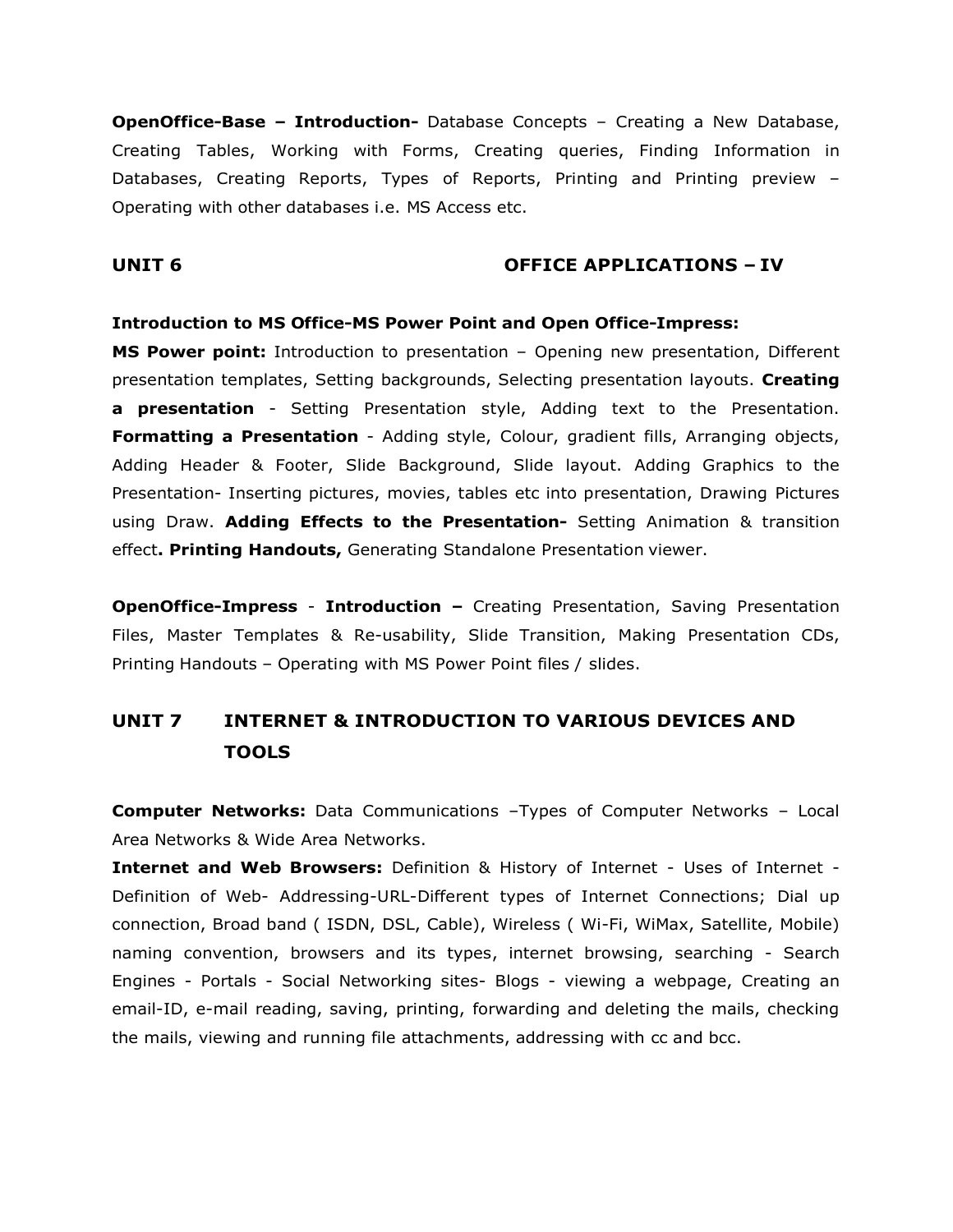**Introduction to various devices & Applications(electronic gadgets), which are widely using by executives in the Offices:**– Tablet, Smart Phone – concept of mobile phone and Tablet and their uses Applications of Google forms, Google sheets, Google slides, – scan an image using scanner and edit it using tools available by default in windows and Linux operating systems

# **SCHEME OF VALUATION AND PATTERN OF QUESTION PAPER**

## **THEORY EXAMINATION**

**Time: 2 Hrs. Max. Marks: 100 Min. Marks to pass: 40**

| SI.<br>No. | <b>Type of the Questions</b>                                                                                                       | No of<br><b>Questions</b> | Question | Marks per Total marks for<br>this division |  |
|------------|------------------------------------------------------------------------------------------------------------------------------------|---------------------------|----------|--------------------------------------------|--|
| 1.         | Fill in the blanks                                                                                                                 | 10                        |          | 10                                         |  |
| 2.         | Matching the pairs                                                                                                                 | 10                        |          | 10                                         |  |
| 3          | Multiple choice questions                                                                                                          | 10                        | 1        | 10                                         |  |
| 4          | lTrue or False                                                                                                                     | 10                        | 1        | 10                                         |  |
| 5          | One or Two line descriptive type<br>questions                                                                                      | 15/18                     | 2        | 30                                         |  |
| 6          | Short answer descriptive type<br>questions<br>(Each question will have two<br>subdivisions out of which one has<br>to be answered) | 6                         | 5        | 30                                         |  |
|            | Total                                                                                                                              |                           |          | 100                                        |  |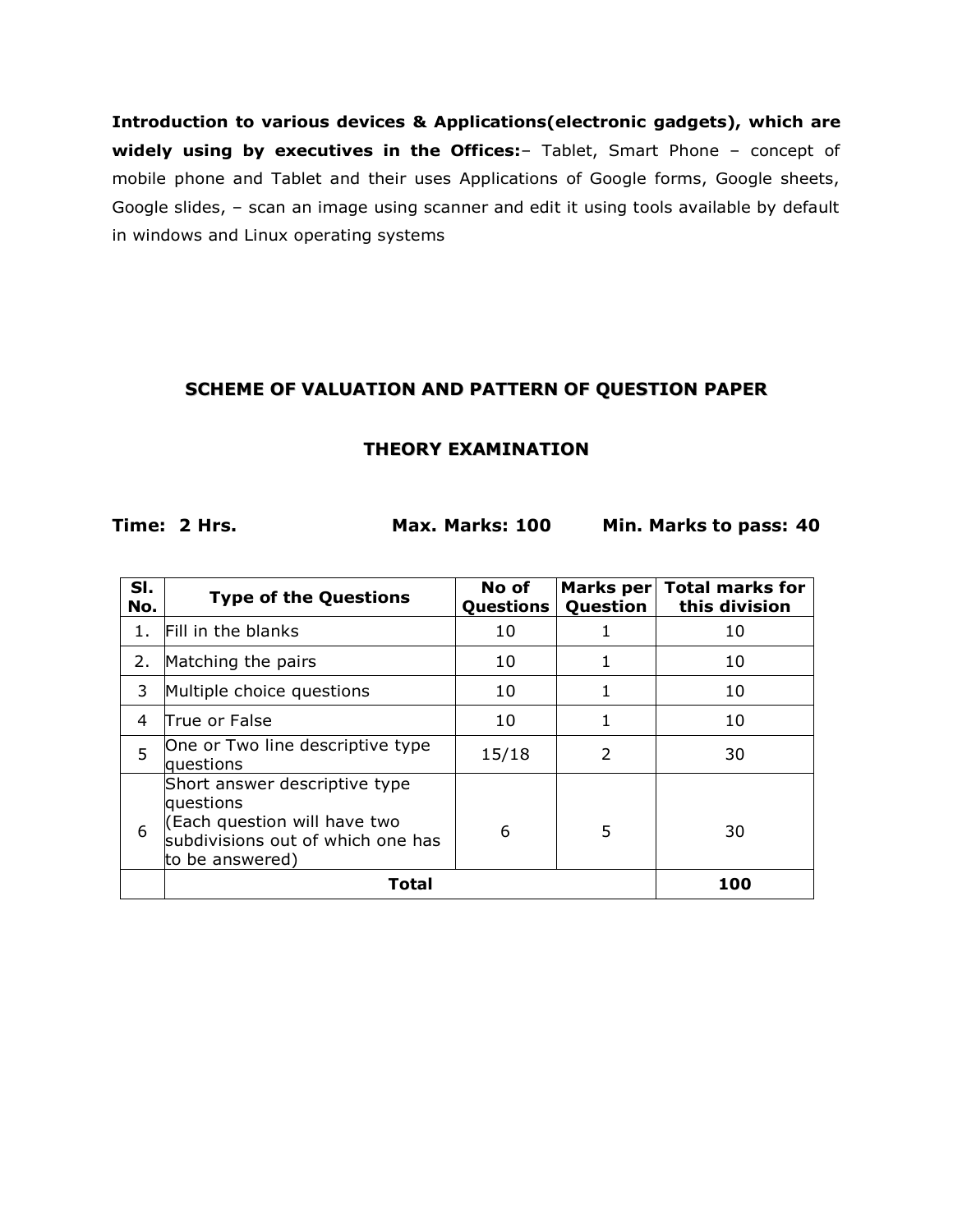## **SYLLABUS – PRACTICAL EXERCISES**

### **OPERATING SYSTEM**

- 1. Starting a program, running a program Running multiple programs and switching between windows Running a program from explorer
- 2. Customizing the Task bar, Making the taskbar wider Controlling the size of start menu options Adding a program to the start menu
- 3. Recycle bin, restoring the deleted files Arranging icons on the Desktop Creating Shortcuts. Adding a program shortcut in the Desktop
- 4. Creating and removing folders, renaming folders and files Expanding and collapsing a folder Sorting a folder
- 5. Displaying the properties for a file or folder Using cut and paste operations to move a file Using copy and paste operations to copy a file
- 6. Moving and copying files with mouse Searching a file or folder by using search command Recognizing File types using icons
- 7. Recording and saving an audio file Connecting a printer to the PC Capturing and saving entire monitor screen & active program window as images

# **MS OFFICE: MS-WORD & OPEN OFFICE: WRITER**

- 8. Preparing a Govt. Order / Official Letter / Business Letter / Circular Letter- Covering formatting commands - font size and styles - bold, underline, upper case, lower case, superscript, subscript, indenting paragraphs, spacing between lines and characters, tab settings etc.
- 9. Preparing a news letter: To prepare a newsletter with borders, two columns text, header and footer and inserting a graphic image and page layout.
- 10.Creating and using styles and templates: To create a style and apply that style in a document To create a template for the styles created and assemble the styles for the template.
- 11.Creating and editing the table : To create a table using table menu To create a monthly calendar using cell editing operations like inserting, joining, deleting, splitting and merging cells To create a simple statement for math calculations viz. totaling the column.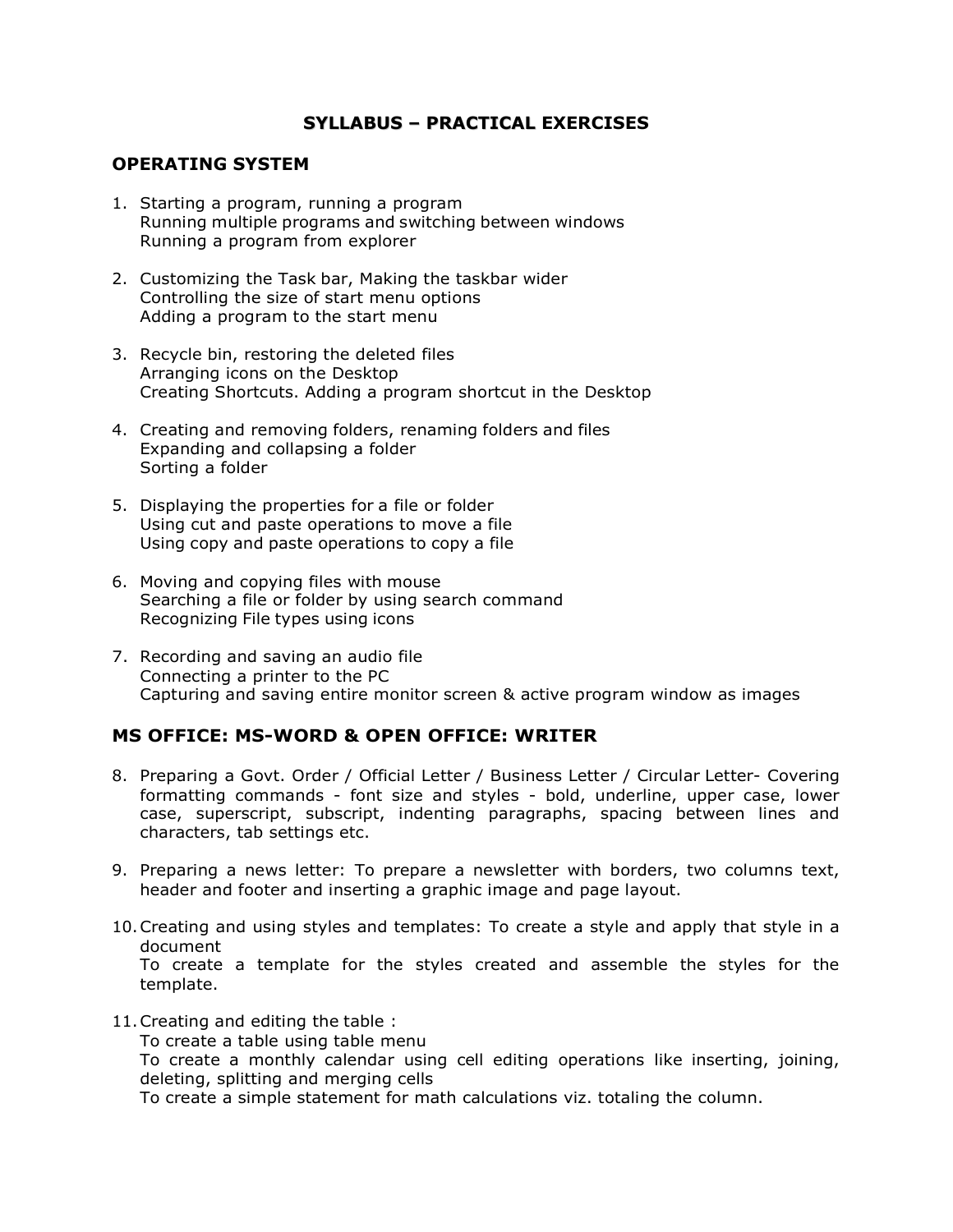12.Creating numbered lists and bulleted lists:

To create numbered list with different formats (with numbers, alphabets, roman letters)

To create a bulleted list with different bullet characters.

13.Printing envelopes and mail merge:

To print envelopes with from addresses and to addresses To use mail merge facility for sending a circular letter to many persons

To use mail merge facility for printing mailing labels.

14.Using the special features of word:

To find and replace the text

To spell check and correct.

To generate table of contents for a document

To prepare index for a document.

15.Create anadvertisement

Prepare a resume.

Prepare a Corporate Circular letter inviting the share holders to attend the Annual Meeting.

## **MS OFFICE: MS-EXCEL & OPEN OFFICE: CALC & MATH**

16.Using formulas and functions:

To prepare a Worksheet showing the monthly sales of a company in different branch offices (Showing Total Sales, Average Sales).

Prepare a Statement for preparing Result of 10 students in 5 subjects (using formula to get Distinction, I Class, II Class and Fail under Result column against each student).

17.Operating on the sheets:

Finding, deleting and adding records, formatting columns, row height, merging, splitting columns etc. Connecting the Worksheets and enter the data.

18.Creating a Chart:

To create a chart for comparing the monthly sales of a company in different branch offices.

19.Using the data consolidate command:

To use the data consolidate command to calculate the total amount budgeted for all departments (wages, travel and entertainment, office supplies and so on) or to calculate the average amount budgeted for – say, department office expenses.

20.Sorting Data, Filtering Data and creation of Pivot tables.

## **MS OFFICE: MS-ACCESS OPEN OFFICE: BASE**

21.Creating Student's address Database and then list the data on the screen in alphabetical order.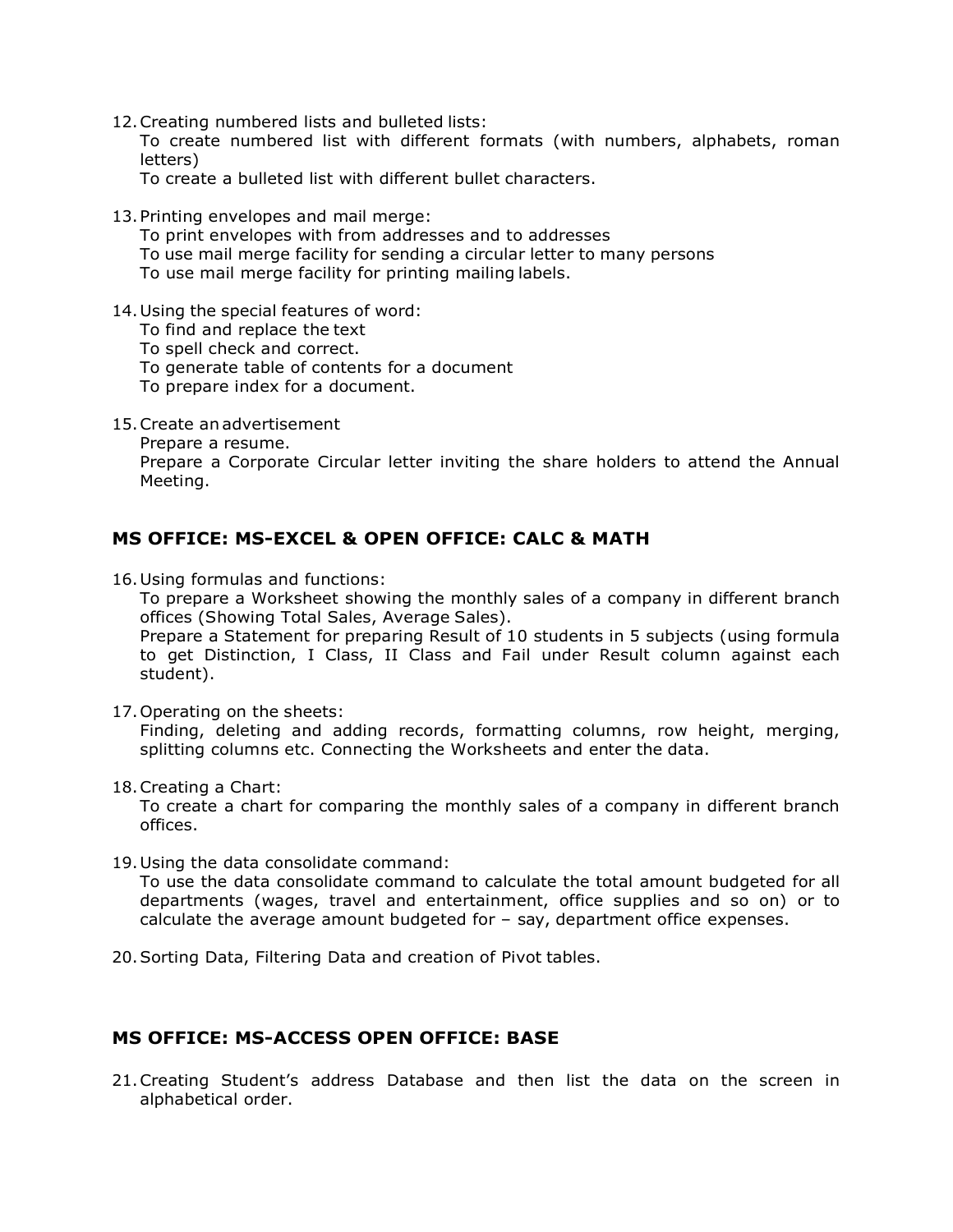- 22.Performing various queries.
- 23.Generating Query in Access
- 24.Generating the Report from Database
- 25. Importing and exporting data.

### **MS OFFICE: MS-POWER POINT & OPEN OFFICE: IMPRESS**

- 26.Creating a new Presentation based on a template using Auto content wizard, design template and Plain blank presentation.
- 27.Creating a Presentation with Slide Transition Automatic and Manual with different effects.
- 28.Creating a Presentation applying Custom Animation effects –Applying multiple effects to the same object and changing to a different effect and removing effects.
- 29.Creating and Printing handouts.

## **INTERNET & INTRODUCTION TO VARIOUS DEVICES AND TOOLS**

- 30.Searching for a web site / application / text documents viewing and downloading.
- 31.Create an E-mail account, Retrieving messages from inbox, replying, attaching files filtering and forwarding
- 32.Create Google form to collect data
- 33.Create Google sheet to collect data
- 34.Scan a photo using scanner and edit it using tools available in operating system by default.

\* \* \*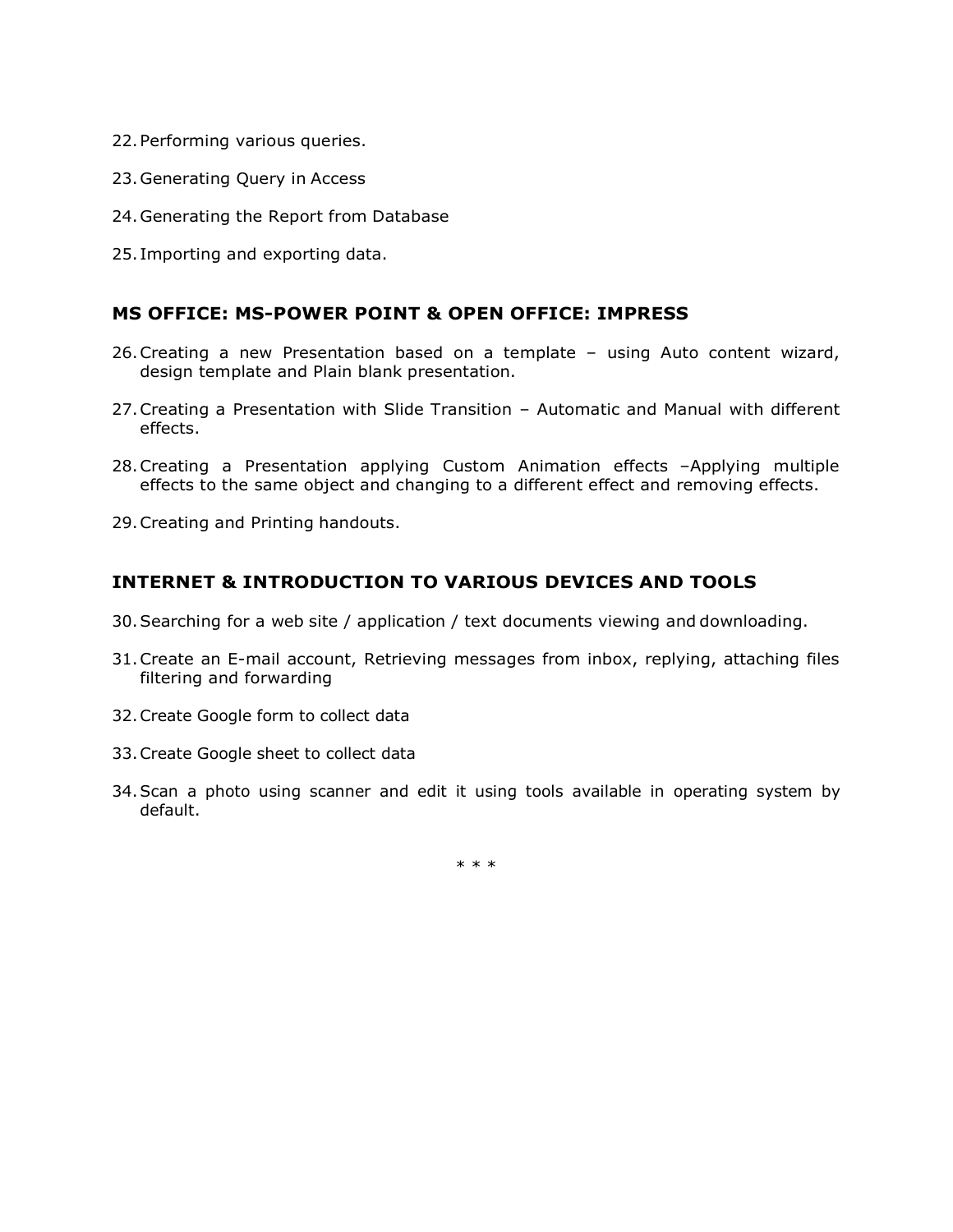## **PRACTICAL EXAMINATION**

## **Time: 2 Hrs. Max. Marks: 100 Min. Marks to pass: 50**

### **Distribution of Marks:**

In the Practical Examination, Question Paper has three exercises carries equal marks.

| i. Lab exercise $(3x30)$<br>ii. Viva-voce<br>iii. Record Note | 90 Marks<br>05 Marks<br>05 Marks |
|---------------------------------------------------------------|----------------------------------|
| <b>Total</b>                                                  | <b>100 Marks</b>                 |

Note: Record Note should be hand written. Each exercise should state clearly the aim of the exercise, Procedure and its Output.

## **Practical record note book**

- 1. Record note book must be in A4 size only.
- 2. Cover page, Certificate page, table of content (index) page should be in the format given in the syllabus only.
- 3. Record note book must be hand written by the candidate, output may be in printed form.
- 4. Record must be either in hard bound or spiral bound or soft bound
- 5. All exercises should be written in the record book as per syllabus.
- 6. Private candidates has to submit their Record Note books to the Chief Superintendent of the Examination Centre 10 days before the commencement of COA Examinations.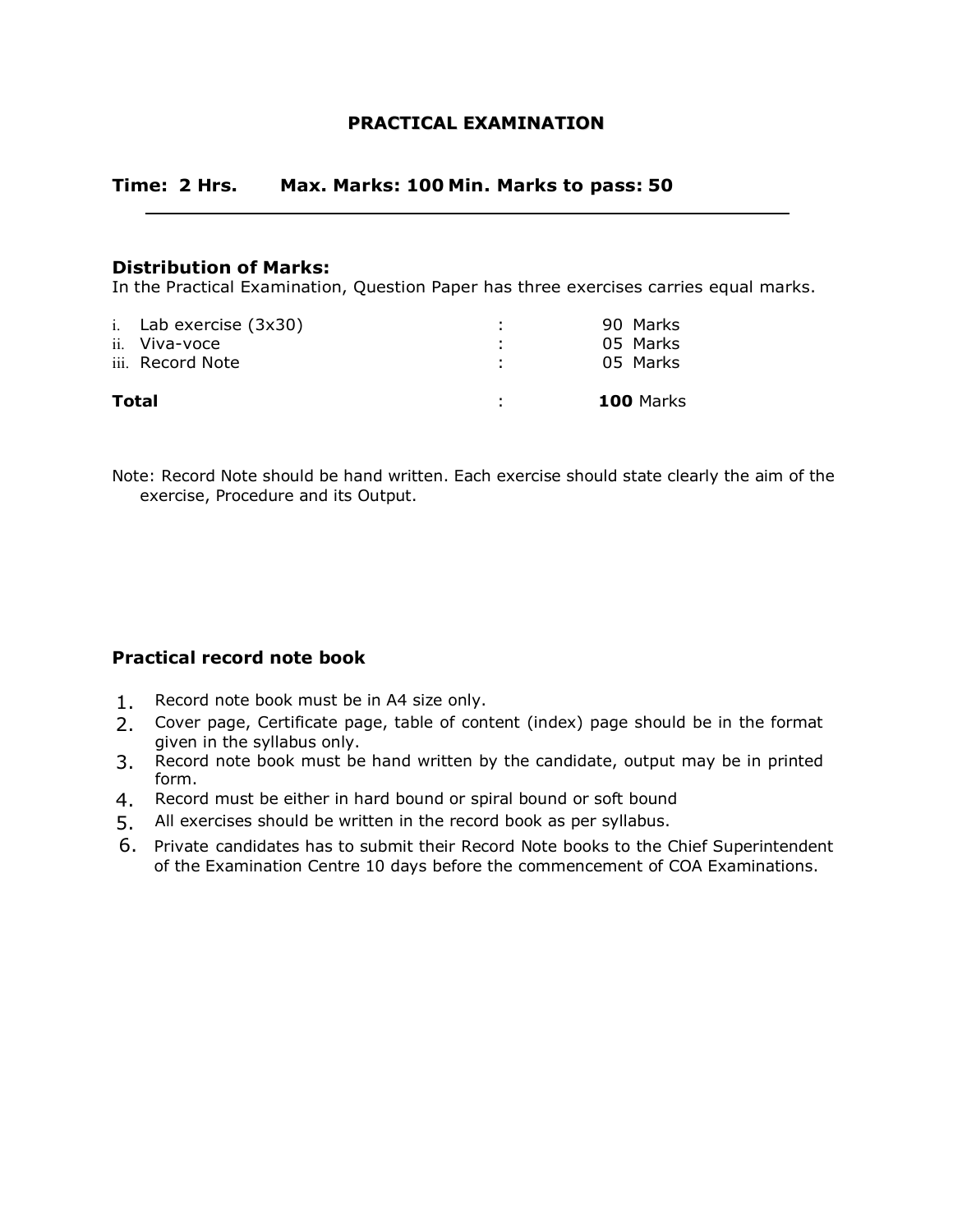# **DIRECTORATE OF TECHNICAL EDUCATION**

# **Guindy, Chennai -25.**

# LABORATORY RECORD BOOK SUBMITTED IN PARTIAL FULFILLMENT FOR THE AWARD OF THE CERTIFICATE OF

# **Certificate Course in Computer on Office Automation**

| <b>Name</b>                |                  |  |
|----------------------------|------------------|--|
| <b>Registration Number</b> | $\ddot{\bullet}$ |  |
| Name of centre             |                  |  |
|                            |                  |  |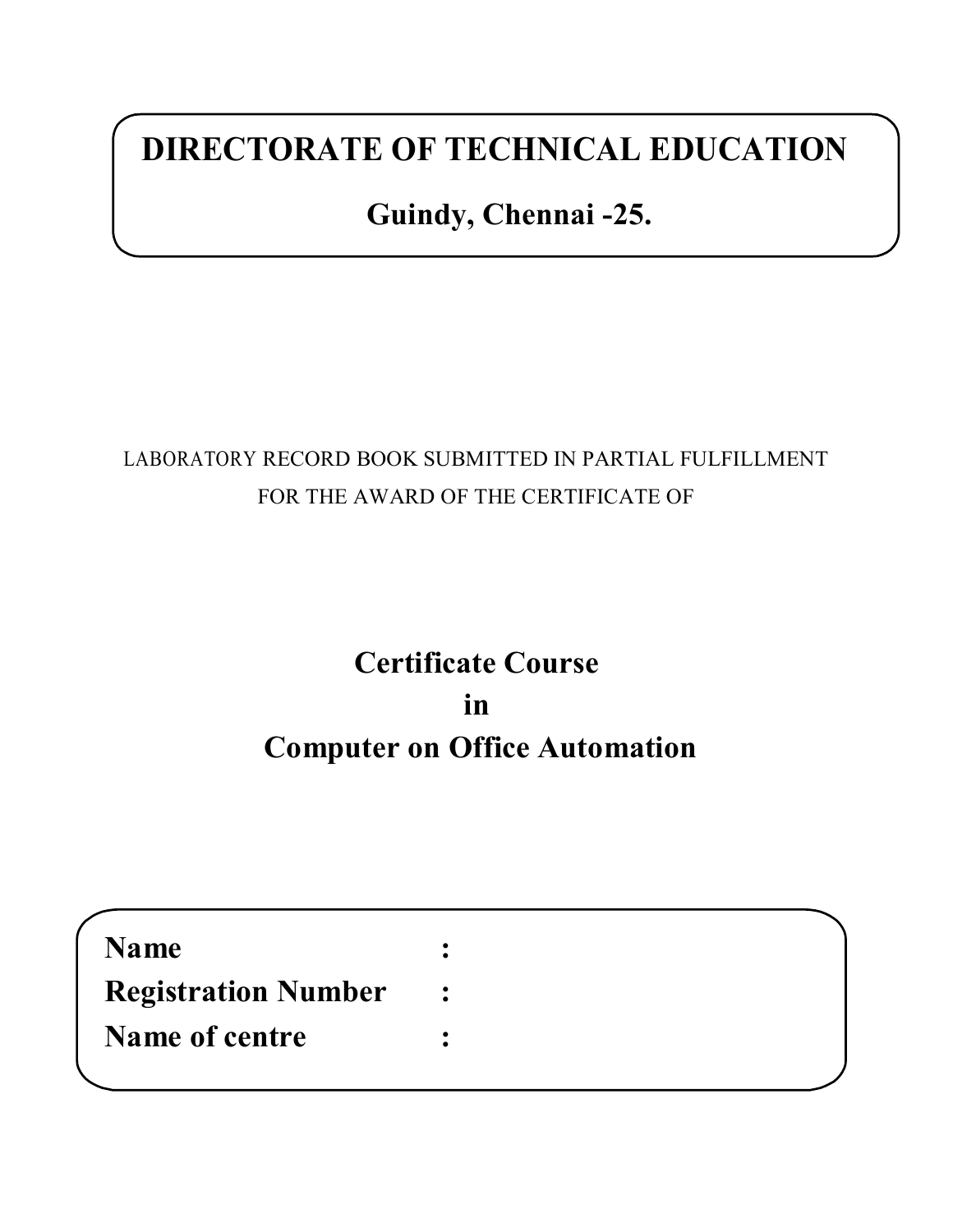# **DIRECTORATE OF TECHNICAL EDUCATION**

**Guindy, Chennai -25.**

# **Certificate Course in Computer on Office Automation**

# *CERTIFICATE*

Certified that this is the bonafide record of work done by example of  $\text{Reg. No}$  in the certificate course in Computer on Office Automation Laboratory and submitted for the August/February 20 Examination held at the examination centre\_\_\_\_\_\_\_\_\_\_\_\_\_\_\_\_\_\_\_\_\_\_\_\_\_\_\_\_\_\_

Submitted for the practical examination held on \_\_\_\_\_\_\_\_\_\_\_\_\_\_\_\_\_\_\_\_\_\_\_\_\_\_\_\_\_\_\_\_

Staff Incharge

Record marks

Internal Examiner External Examiner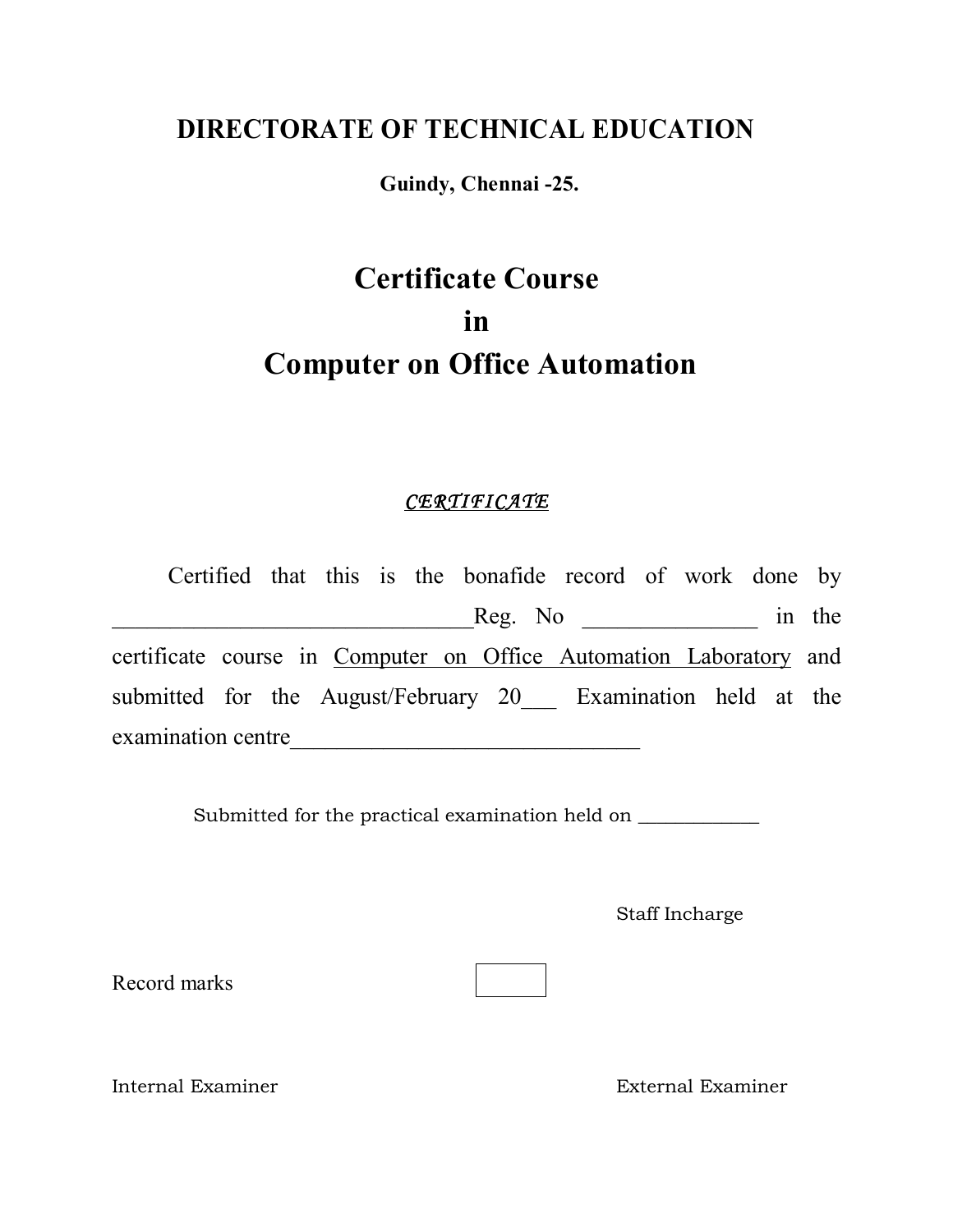# **CONTENTS**

| Date | Name of the Exercise | Page no. | Signature |
|------|----------------------|----------|-----------|
|      |                      |          |           |
|      |                      |          |           |
|      |                      |          |           |
|      |                      |          |           |
|      |                      |          |           |
|      |                      |          |           |
|      |                      |          |           |
|      |                      |          |           |
|      |                      |          |           |
|      |                      |          |           |
|      |                      |          |           |
|      |                      |          |           |
|      |                      |          |           |
|      |                      |          |           |
|      |                      |          |           |
|      |                      |          |           |
|      |                      |          |           |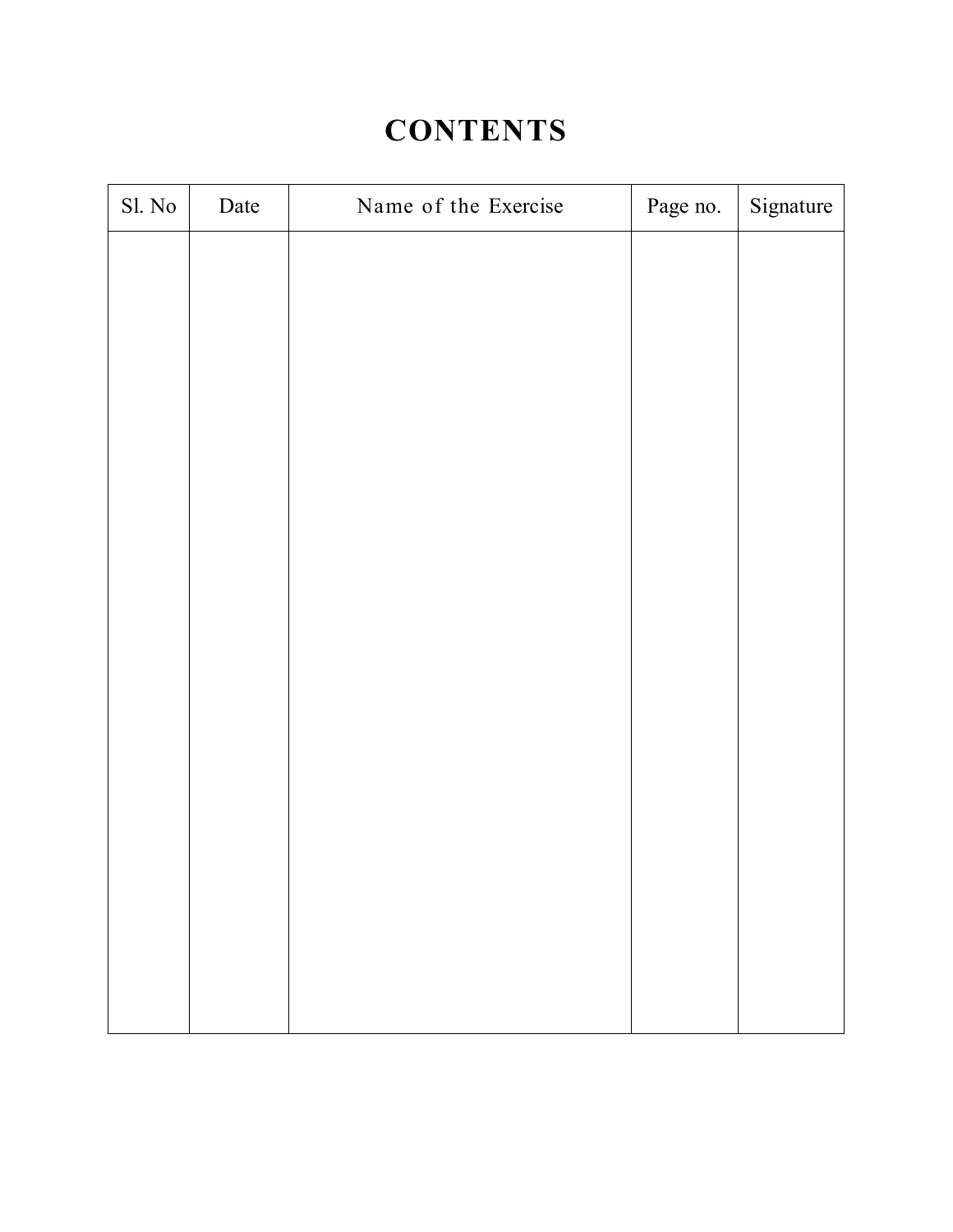# *Left side page*

Output: